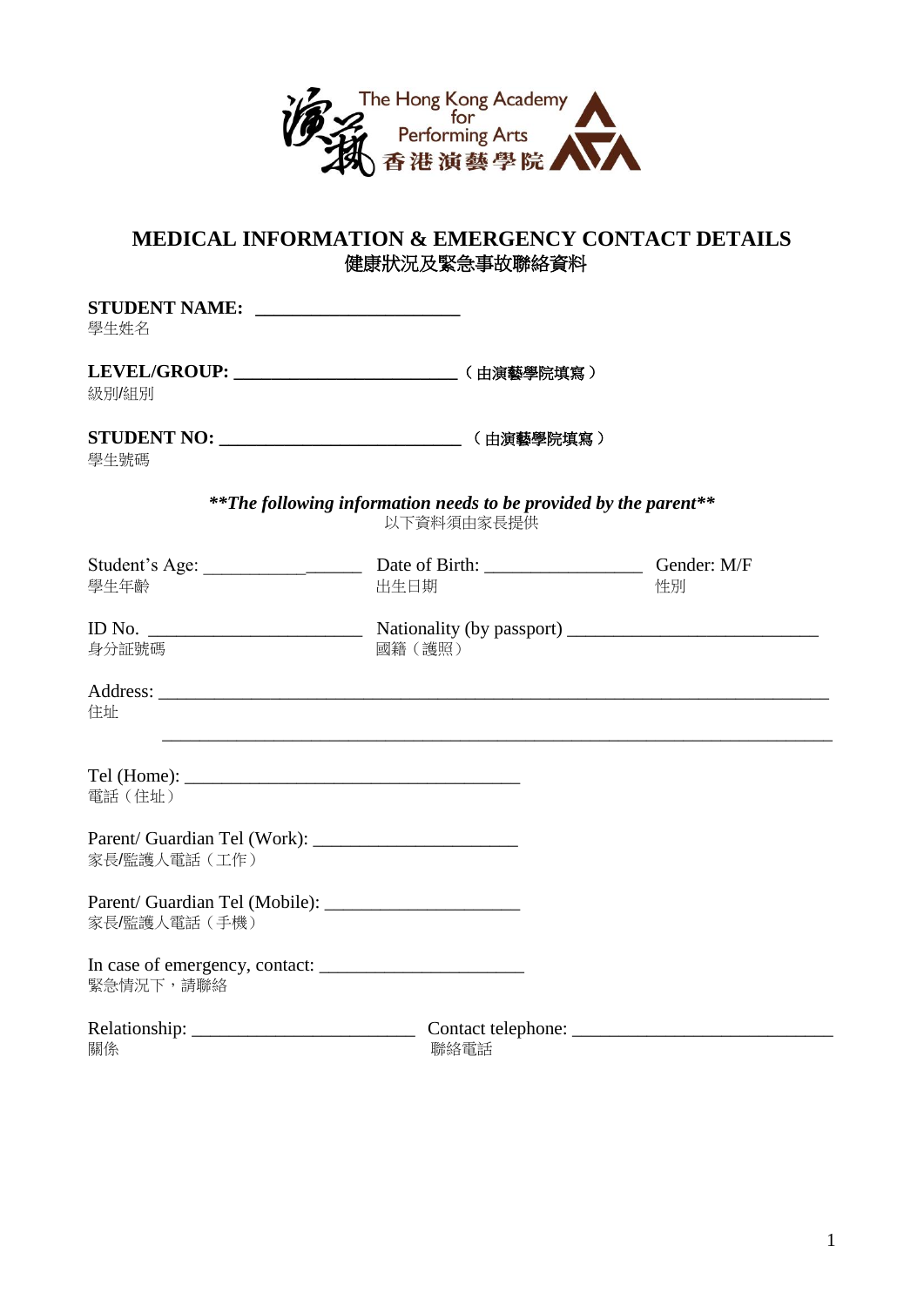## **MEDICAL CONDITION AND BACKGROUND**

# 健康狀況和背景(註:下列所有項目必須填寫)

# **ALLERGIES:**

| 過敏症                     |                                                                                                                                                 |                                         |                                               |            |
|-------------------------|-------------------------------------------------------------------------------------------------------------------------------------------------|-----------------------------------------|-----------------------------------------------|------------|
| Allergy to<br>過敏        | Name of allergen<br>過敏原名稱                                                                                                                       | Severe<br>Anaphalaxis<br>嚴重全身型過敏性<br>反應 | Slight<br>Non life<br>threatening<br>輕微,不危及生命 | None<br>沒有 |
| Foods 食物                |                                                                                                                                                 |                                         |                                               |            |
| Insects 昆蟲              |                                                                                                                                                 |                                         |                                               |            |
| Drugs 藥品                |                                                                                                                                                 |                                         |                                               |            |
| Animals 動物              |                                                                                                                                                 |                                         |                                               |            |
| Grasses, pollen<br>草,花粉 |                                                                                                                                                 |                                         |                                               |            |
| Other 其他                |                                                                                                                                                 |                                         |                                               |            |
| 如有以上反應,應採取甚麼舒緩行動        | In the event of a reaction, what actions are necessary: _________________________<br>Has hospitalization occurred because of a reaction: NO/YES |                                         | Date:                                         |            |
| 曾否因過敏症而入院治療             |                                                                                                                                                 | 沒有/有                                    | 日期                                            |            |
| 治療過敏藥物名稱                |                                                                                                                                                 |                                         |                                               |            |
| <b>ASTHMA:</b><br>哮喘    |                                                                                                                                                 |                                         |                                               |            |
| 你的孩子有沒有哮喘病              | Does your child suffer from asthma?                                                                                                             | YES/NO<br>有/沒有                          |                                               |            |
| 請顯示你孩子哮喘病的嚴重程度          | Please indicate how severe your child's asthma is:                                                                                              |                                         |                                               |            |

| Mild 溫和                   | Moderate 中等                  | Severe 嚴重               |
|---------------------------|------------------------------|-------------------------|
| Attacks are rare, limited | Occasional attacks which can | Attacks are regular and |
| mostly to tightness and   | be self managed using        | often require hospital  |
| wheezing                  | prescribed medication        | treatment               |
| 哮喘發作是少有的,只限於胸             | 偶發性哮喘發作,是能夠使用處               | 哮喘發作是經常性的,通常            |
| 部緊張和喘鳴                    | 方藥物自行處理                      | 需要入院治療                  |

When was your child's last asthma attack?

你孩子對上一次的哮喘發作是什麼時候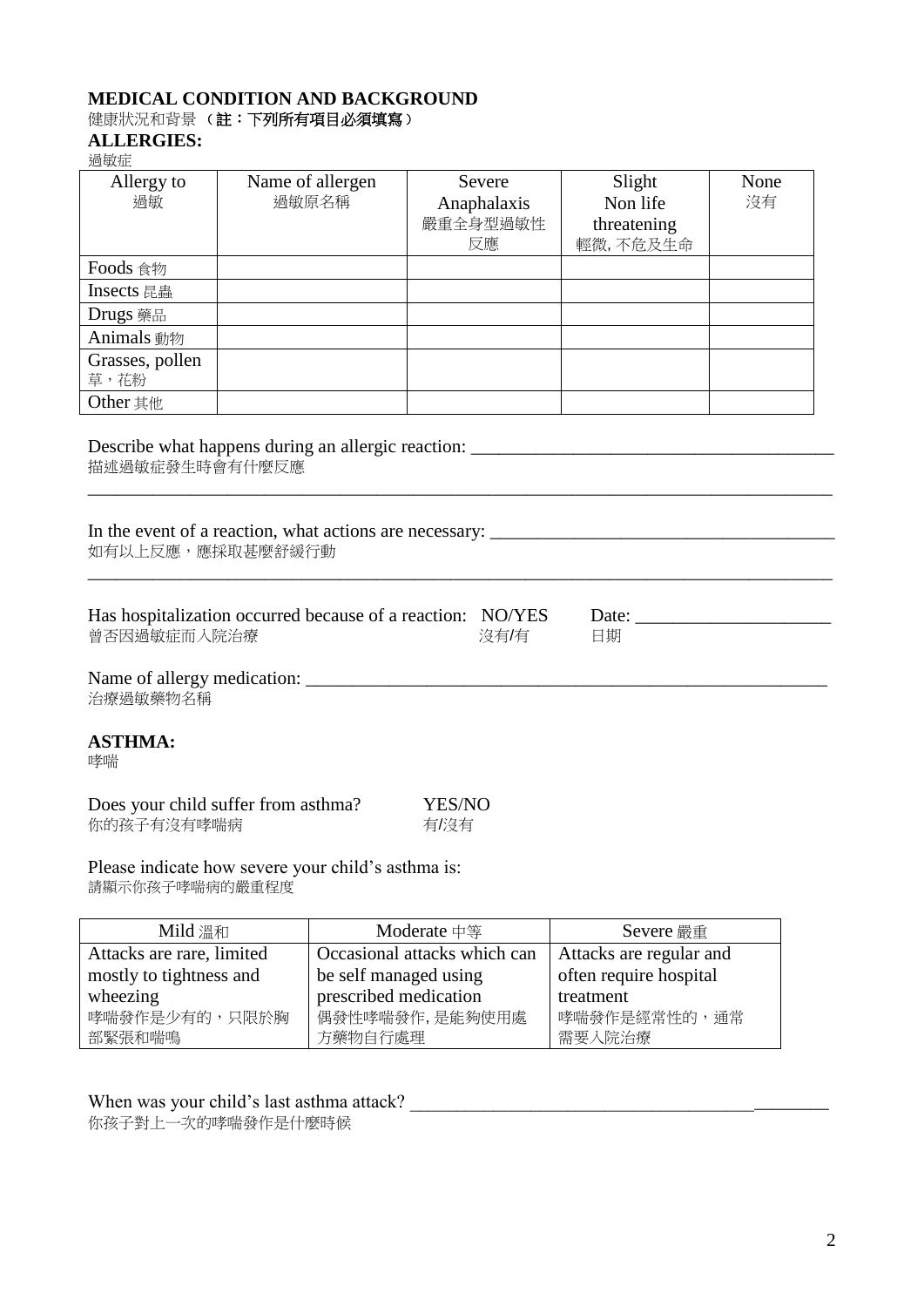| Did your child require medical/hospital treatment? | YES/NO |
|----------------------------------------------------|--------|
| 那一次哮喘發作,你孩子有沒有接受醫療/入院治療                            | 有/沒有   |

Please list what triggers your child's asthma attacks: \_\_\_\_\_\_\_\_\_\_\_\_\_\_\_\_\_\_\_\_\_\_\_\_\_\_\_\_\_\_\_\_\_\_\_\_\_ **請列出什麼事物會觸發你孩子的哮喘發作:** 

#### Please give details of medication that needs to be administered in the event of an attack: 如果你孩子的哮喘發作,請提供所需藥物的詳細資料

## Does your child have any of the following medical conditions that may require **EMERGENCY**  medical care?

\_\_\_\_\_\_\_\_\_\_\_\_\_\_\_\_\_\_\_\_\_\_\_\_\_\_\_\_\_\_\_\_\_\_\_\_\_\_\_\_\_\_\_\_\_\_\_\_\_\_\_\_\_\_\_\_\_\_\_\_\_\_\_\_\_\_\_\_\_\_\_\_\_\_\_\_\_\_\_\_

\_\_\_\_\_\_\_\_\_\_\_\_\_\_\_\_\_\_\_\_\_\_\_\_\_\_\_\_\_\_\_\_\_\_\_\_\_\_\_\_\_\_\_\_\_\_\_\_\_\_\_\_\_\_\_\_\_\_\_\_\_\_\_\_\_\_\_\_\_\_\_\_\_\_\_\_\_\_\_\_

你孩子有沒有以下的病況,可能需要緊急醫療服務?

| Medical Condition 疾病狀況                            | Yes 有 | No 沒有 |
|---------------------------------------------------|-------|-------|
| G6PD deficiency 葡萄糖六磷酸鹽脫氫酶缺乏症                     |       |       |
| Bone / Joint problems 骨骼/關節問題                     |       |       |
| Diabetes 糖尿病                                      |       |       |
| Tires easily 容易疲倦                                 |       |       |
| Hypertension 高血壓                                  |       |       |
| Convulsions/Epilepsy 抽筋症/ 癲癇症                     |       |       |
| Kidney Disease 腎臟疾病                               |       |       |
| Rare Blood Type 稀有血型                              |       |       |
| Heart Condition 心臟疾病                              |       |       |
| Previous concussion or head injury<br>曾經有腦震盪或頭部創傷 |       |       |
| Previous serious injury 曾經有嚴重創傷                   |       |       |
| Dizziness/Fainting spells 頭暈/ 眩暈                  |       |       |
| Previous surgery 曾經接受手術                           |       |       |
| Rheumatic fever 風濕熱                               |       |       |

## If **YES**, please supply additional information.

如果是,請提供更多的資料。

| Other medical information 其他疾病狀況 | Yes 有 | No 沒有 |
|----------------------------------|-------|-------|
| Frequent nose bleeds 頻密的流鼻血      |       |       |
| Psychological condition 心理狀況     |       |       |
| Hearing impairment 聽力損害          |       |       |
| Contact lens/glasses 隱形眼鏡/眼鏡     |       |       |
| Travel sickness 旅遊性的眩暈           |       |       |